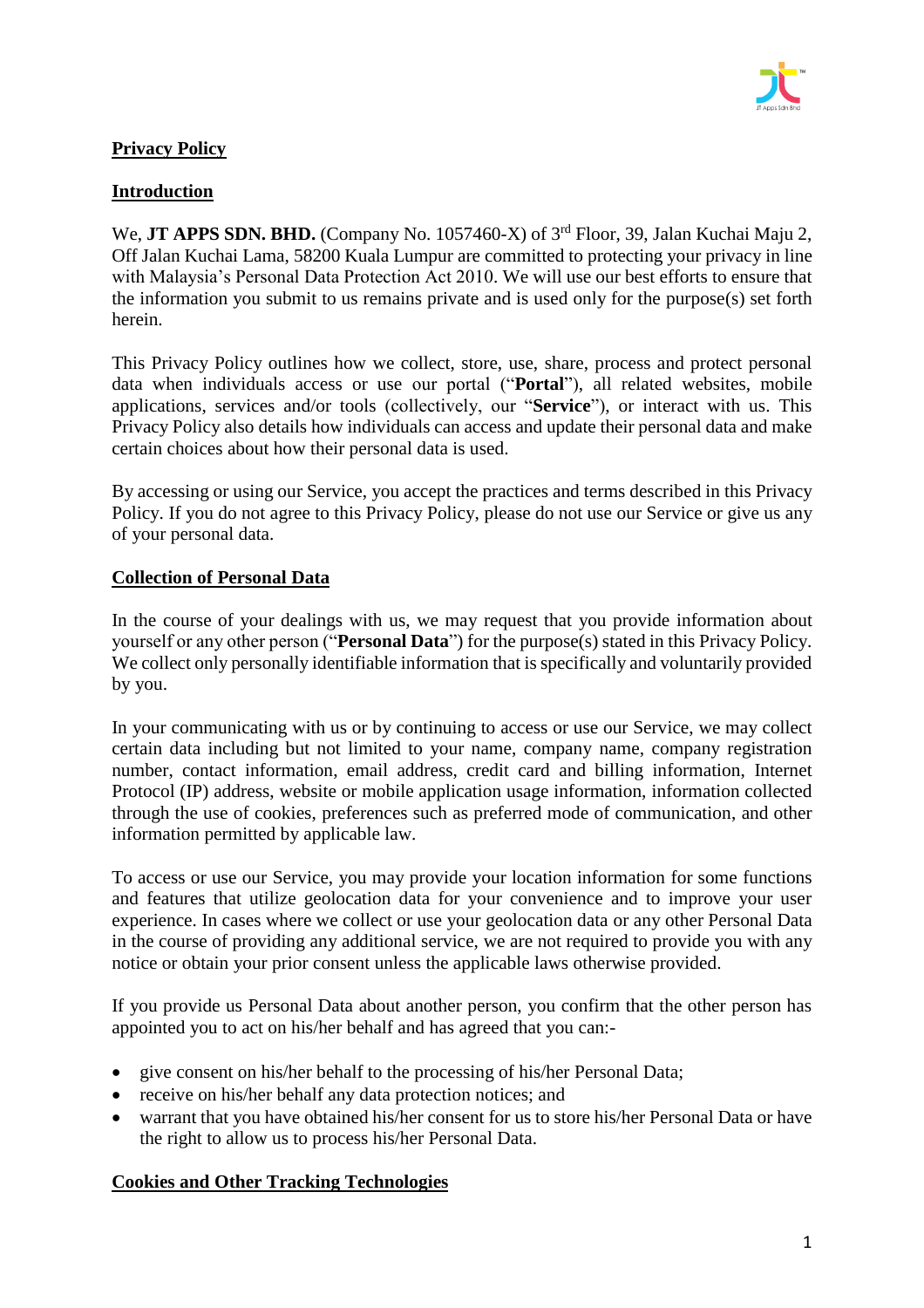

Cookies (small text files placed on your device) and similar technologies may be used on some pages of the Portal to enable us to streamline your experience of using the Portal, to enable effective provision of our Service, and to help collect usage and performance data. Cookies allow us to help us recognise when you return, store your preferences and settings, enable you to sign-in, combat fraud, and analyse how the Portal is performing.

We may also use small pieces of code called "web beacons" or "clear GIFs" to collect anonymous and aggregate advertising metrics such as counting page views, promotion views, or advertising responses. A web beacon is an electronic image called a single-pixel or clear GIF. Web beacons can recognise certain types of information, such as a user's cookie number, time and date of a page view, and description of the page where the web beacon is placed. These web beacons may be used to deliver cookies that conform to our cookies policy. Such cookies, web beacons and clear GIFs may come from third parties.

We may further use cookies for the following purposes:-

- Security enhancement of our systems;
- Storage of your preferences and providing customised services to you; and
- Helping us understand how people use these services and improving them.

You may choose to accept or refuse the use of cookies including cookies associated with the Portal, or to indicate when a cookie is being set by us. You may refuse the use of cookies by selecting the appropriate settings on your browser, however, you may not be able to use the full functionality of the Portal. After termination of the visit to the Portal, you can always delete the cookie from your system if you wish.

Cookies and other tracking technologies may also be used to support analytics by other third parties.

By continuing to use our Service, you consent to our use of cookies and similar technologies in accordance with this Privacy Policy.

#### **Source of Personal Data**

The Personal Data collected, used and processed by us are sourced from wholly legitimate and transparent means including but not limited to:-

- your access or use of our Service;
- any emails or correspondences that we have received from you requesting for information or making any inquiries;
- during conversations between you and our representatives;
- any applications or forms that you have submitted on the Portal;
- customer surveys or promotional events;
- authorised third parties, including but not limited to credit reporting agencies, regulatory and enforcement agencies, and other government entities;
- contractors, and business partners; and
- mailing lists.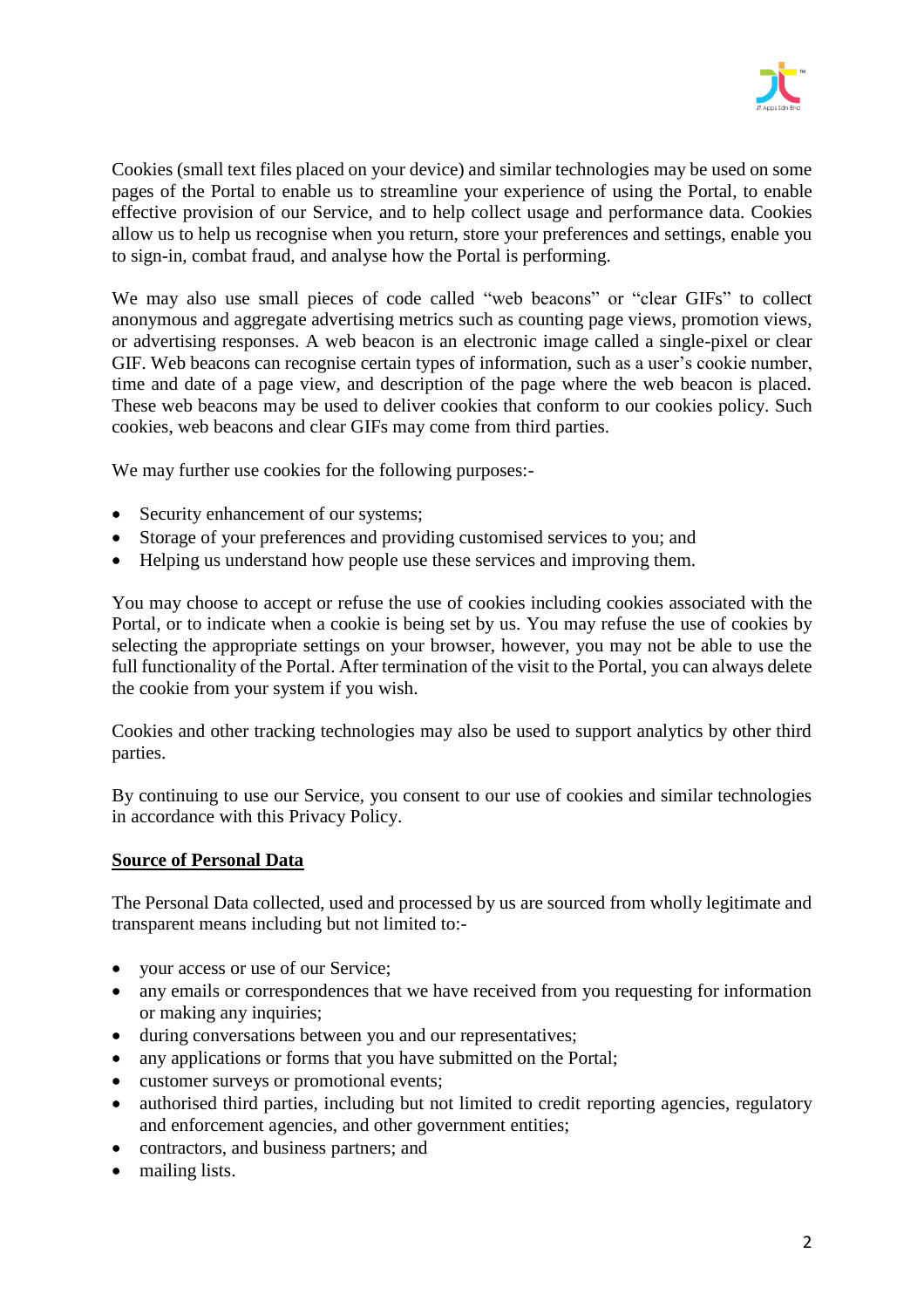

### **Purpose of Collection of Personal Data**

We may collect, use and process Personal Data which shall include but not limited to the following purposes:-

- to administer your Account;
- to deliver products that you purchase from the Portal;
- to inform and update you on the delivery of the products and for customer support purposes;
- to verify and carry out financial transactions in relation to payments you may make online;
- to enable us to provide, facilitate, perform, personalise and improve our Service to meet your current and future needs;
- to help us understand and develop a customised user experience based on your preferences, behaviour and activities;
- to contact and communicate with you;
- to respond to your enquiries, and to provide customer support;
- to resolve disputes or to investigate any complaints you made or made against you;
- to prevent, detect or investigate any potential breaches, illegal activities or prohibited content on our Service;
- to monitor and analyse your use of our Service;
- to research, evaluate and develop our Service;
- for general operation and maintenance of our Service and/or the Portal;
- to promote or communicate information, updates, and news about our Service or new services of ours, our subsidiaries and third parties, and such communications may be initiated from us or through third parties;
- to be used in, to provide and/or to improve our Service, market surveys, processing invoices and payment, and client profiling activities regarding our Service;
- for internal functions such as evaluating the effectiveness of marketing, market research, statistical analysis and modelling, reporting, audit, and risk management;
- to develop, show, measure and track advertising (including but not limited to content, survey and promotions of our Service or new services of ours, our subsidiaries and third parties), and to collect information about you and on how you interact with it while you use our Service;
- to maintain our operations or client relationship management systems;
- to enforce and exercise rights stated in this Privacy Policy or the Terms of Use;
- to maintain and upkeep customer or company records and development in the ordinary course of business;
- for our internal record keeping;
- for prevention and detection of crime;
- to conduct client due diligence, to verify your identity, to monitor, detect and deter unauthorised or fraudulent use or abuse of our Service;
- for the preparation and execution of all necessary documents, agreements and/or contracts for our Service;
- those purposes specifically provided for in any particular service offered by us; and
- to meet any legal or regulatory requirements relating to all the commercial transactions, our conduct of the business or activities or our provision of services, and to make disclosure under the requirements of any applicable law, regulation, direction, court order, by laws,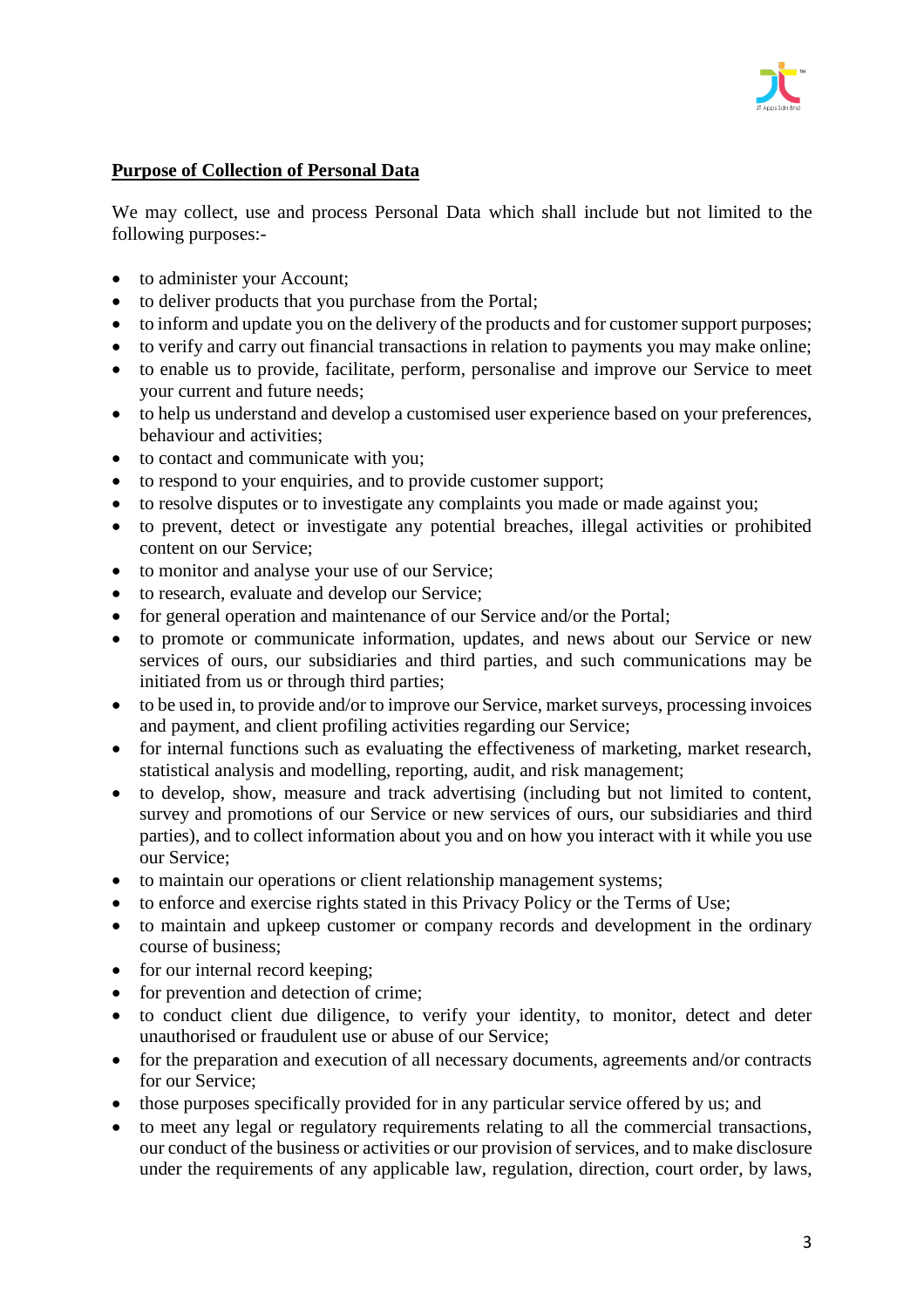

guideline, circular, code applicable to us or any member of our group of companies from time to time.

# **Consequences of Refusal or Failure to Provide Personal Data**

Unless stated otherwise, the Personal Data provided to us are wholly voluntary in nature and you are not under any obligation or duress to do so. However, in some circumstances if you do not provide us with the Personal Data described in this Privacy Policy, we shall not be held liable for any of the consequences arising therefrom:-

- the inability for us to provide you with the products or services you requested, either to the same standard, or at all;
- the inability for us to provide you with information about products and services that you may want, including information about discount sales or special promotions, or our new products or services;
- the inability for us to tailor the content of the Portal to your preferences and your experience of the Portal may not be as enjoyable or useful;
- the inability to complete commercial transactions in relation to our Service; and
- the inability to comply with any applicable law, regulation, direction, court order, by laws, guidelines and/or codes applicable to us.

### **Disclosure of Personal Data**

In order for us to fulfil the purposes listed above, the Personal Data may be disclosed to the following, but not limited to, classes of parties:-

- other users of the Portal:
- any persons, government agencies, statutory authorities and/or industry regulators whom we are compelled or required to do so pursuant to any law, or if we have good faith belief that such disclosure is necessary to protect and/or defend our rights and interests or in connection with an investigation of fraud, infringement, piracy, tax avoidance and evasion or other unlawful activity;
- any of our holding, subsidiary or related companies, including those incorporated in the future, and/or any member of our group of companies;
- our existing or potential business partners and affiliates that provide related services or products in connection with our business;
- our auditors, consultants, lawyers, accountants or other financial or professional advisers appointed in connection with our business;
- our employees, partnerships, joint venture entities, contractors or third-party service providers, third party management companies, subcontractors or other parties as may be deemed necessary by us to facilitate your dealings with us;
- third parties (including those overseas) who provide data processing services or payment gateway services; and
- any person who is under a duty of confidentiality to which he/she has undertaken to keep such data confidential which we have engaged to fulfil our obligations to you.

Third parties are legally tasked with processing the Personal Data in line with the principles specified by us. Third parties are also held legally responsible for securing the Personal Data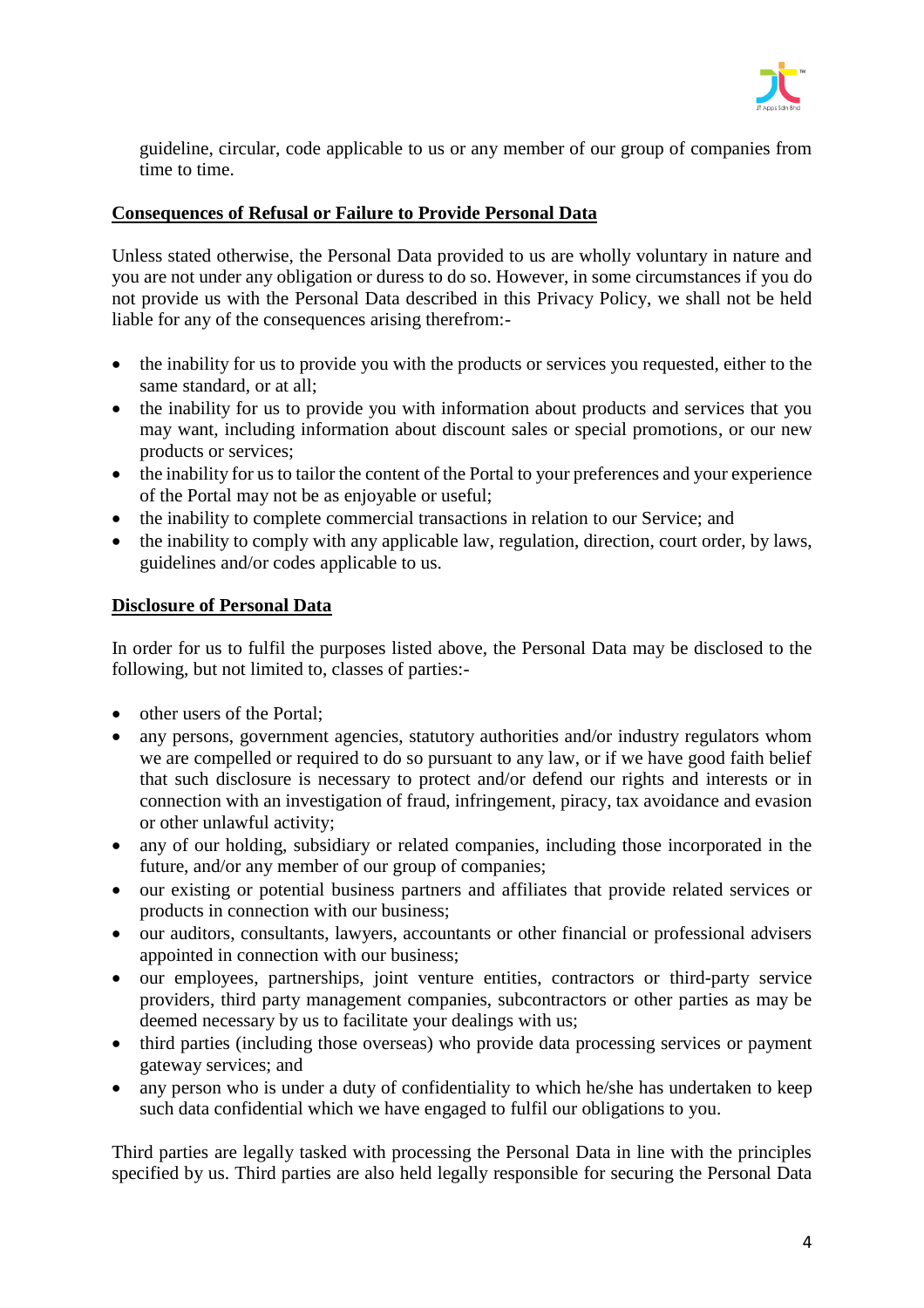

at an appropriate level of security in relation to applicable data protection laws and widely accepted industry standards.

If we or our business is acquired by another entity or merged with another entity or there is a proposed acquisition or merger, the Personal Data may be transferred to such entity as part of the proposed or actual merger or acquisition.

### **Protection of Personal Data**

We ensure that all appropriate confidentiality obligations and technical and organisational security measures are in place to protect the confidentiality and security of the Personal Data collected through the various methods described in this Privacy Policy to prevent any unauthorised access, unauthorised or unlawful alteration, disclosure or processing of such information and data, and the accidental loss or destruction of or damage to such information and data. These efforts include but are not limited to:-

- storing the Personal Data in systems that are protected by secure networks and secure operating environments that are not available to the public and are only accessible by our employees for the purpose of performing their official duties, and authorised third parties who are contractually bound to take reasonable measures to keep the Personal Data secure;
- regularly monitoring our systems for possible vulnerabilities and attacks and regularly review our information collection, storage and processing practices to update our physical, technical and organizational security measures; and
- verifying the identities of users before they can access the Personal Data we maintain about them.

Compliance with these provisions will be required by all authorised third parties who may access the Personal Data as described above.

# **Promotion**

We may send you direct marketing communications and information that we consider may be of interest to you. These communications may be sent in various forms, including mail, SMS or email. If you indicate a preference for a method of communication, we will endeavour to use that method whenever practical to do so.

#### **Third Parties and Social Media**

We may allow third parties including, but not limited to, authorised service providers, advertising companies, data management platforms, and advertising networks to serve advertisements on the Portal. These third parties may use tracking technologies (e.g. cookies, web beacons, device IDs, or advertising IDs) to collect information about users who view or interact with their advertisements. Any information that these third parties collect via cookies is completely anonymous and non-identifiable. You may refuse the use of third-party data collection by selecting the appropriate settings on your browser.

There are a number of places on the Portal where you may access third party websites that do not operate under this Privacy Policy and that we do not control. Such third party websites may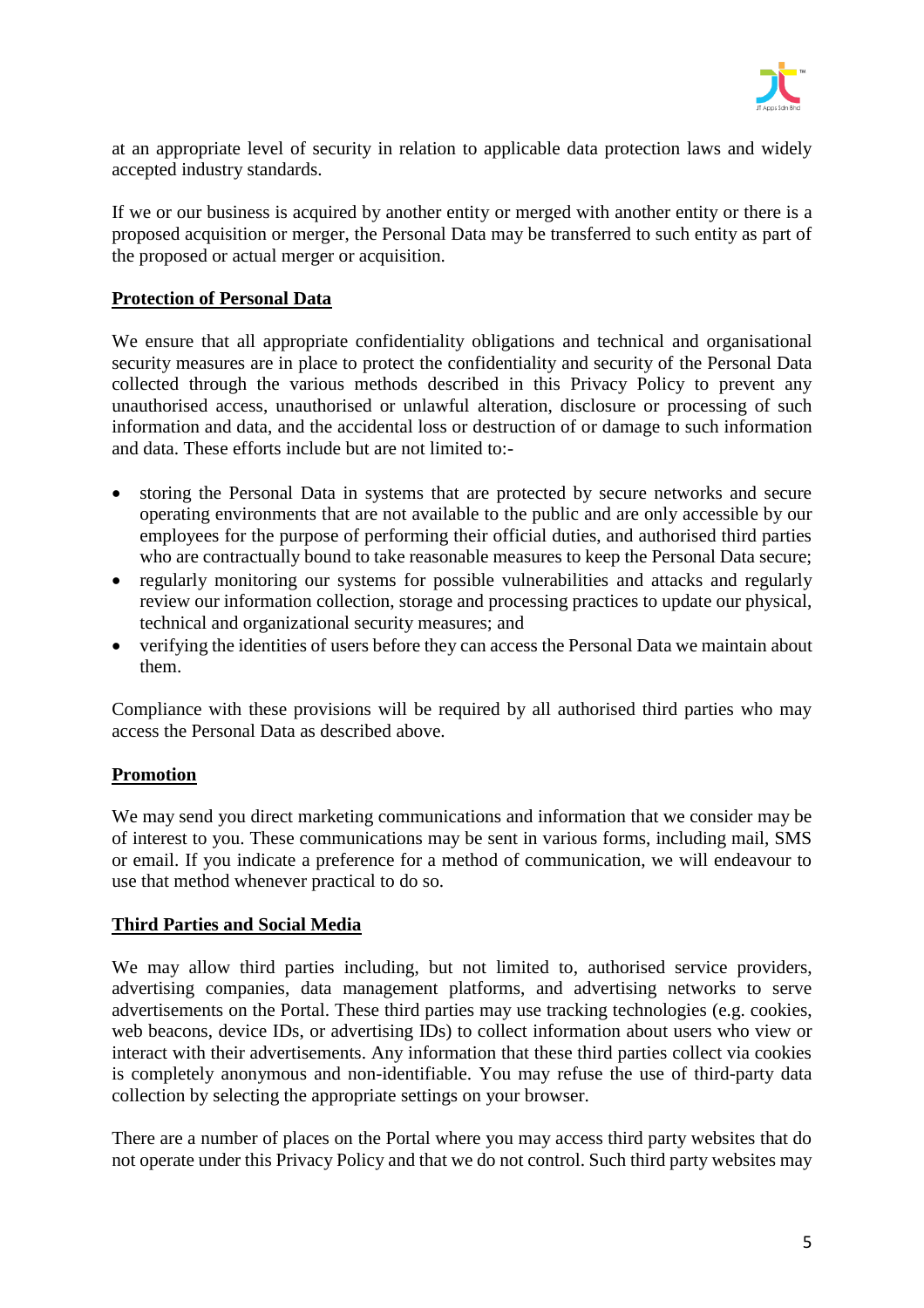

collect your information, including the Personal Data. We recommend that you consult the privacy statements of all third-party websites you visit.

### **Choices to Limit Processing of Personal Data**

You have the right to limit in part, or wholly, any of the processes by which the Personal Data is subjected to in terms of the operations allowed to be performed upon it, the period of time allowed, or alternatively, the deadline of the consent given.

The responsibility for compliance rests with us, who determines the purposes and means of processing of the Personal Data.

You shall notify us in writing to request the Personal Data to be retained by us so long as it is necessary for the fulfilment of the purposes for which it was collected only or inform us your objection to the use of the Personal Data for marketing purposes whereupon we will not use the Personal Data for such purpose. You may withdraw, in full or in part, your consent given below. Your withdrawal in each case is subject to any applicable legal restrictions, contractual conditions, and a reasonable time period. Your withdrawal may also be subject to whether it would affect the operation of our business.

# **Your Rights**

In respect of the Personal Data which you have submitted to us, you have the right at any time to:-

- request for access to the Personal Data in our records;
- request to make correction of the Personal Data in our records in the event the information is inaccurate, misleading, out-of-date or incomplete upon validation and verification of the new information provided;
- request to cease processing the Personal Data for the purposes of marketing;
- object to the processing of the Personal Data, ask us to restrict or limit processing of the Personal Data or request portability of the Personal Data;
- withdraw your consent for us to continue processing the Personal Data; and
- complain to a data protection authority about our collection and use of the Personal Data. For more information, please contact your local data protection authority.

In respect of requests for access to or to make correction of the Personal Data in our records, or to cease processing the Personal Data for the purposes of marketing, such requests must be made in writing and supported with submission of the relevant documents as required by us in person from time to time to the following address listed below. We will only make appropriate corrections based on the updated information provided by you. When requested and practical, we will delete identifying information from our current operation systems. Your request may also be subject to payment of a fee in accordance with applicable legal requirements.

#### **Editing or Deleting Personal Data**

You may edit the information stored for your Account during registration at any time through your user account control panel. You may request for deletion of the Personal Data by us and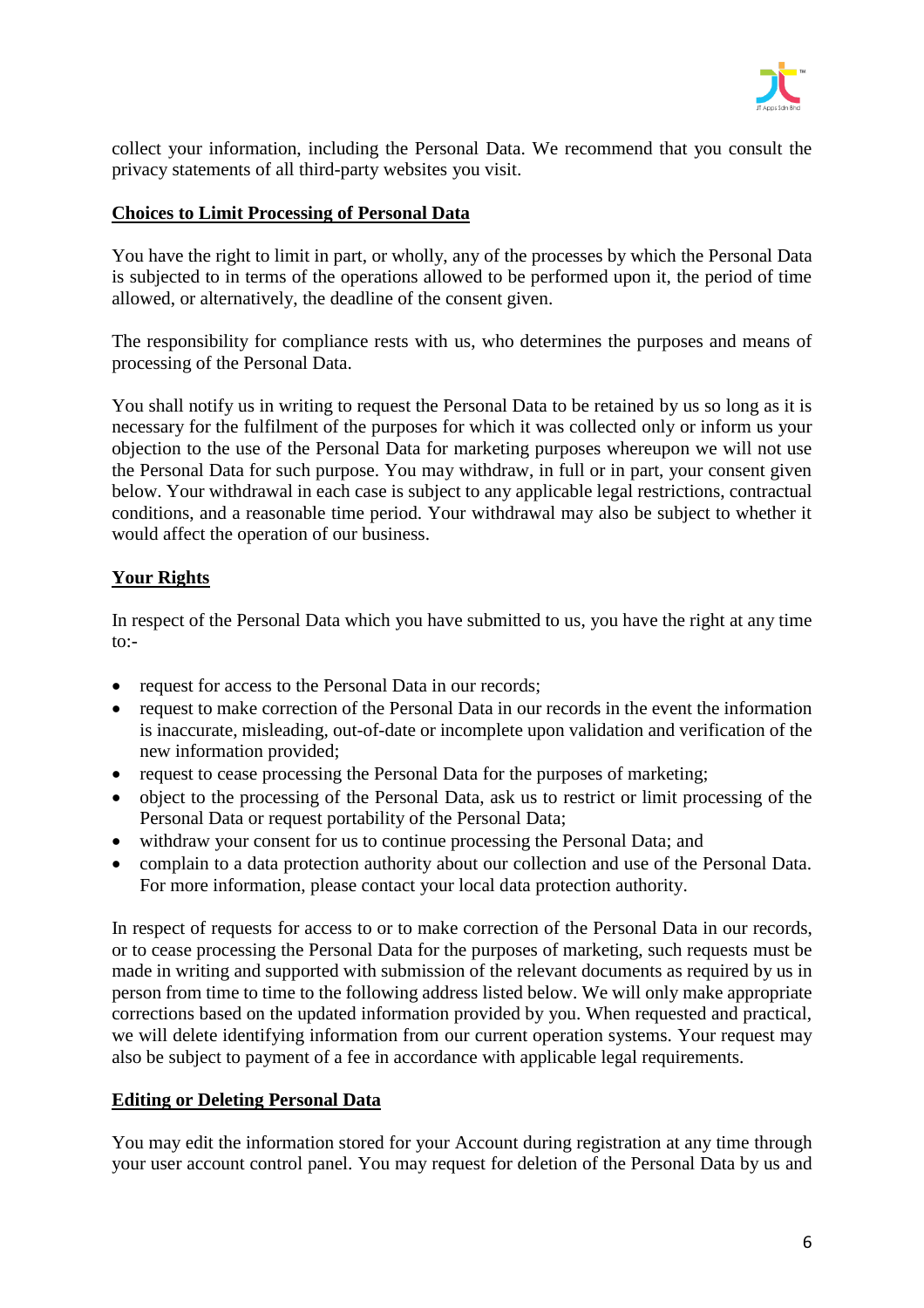

we will use commercially reasonable efforts to honour your request. However, please note that we may be required to keep such information and not delete it (or to keep this information for a certain time, in which case we will comply with your deletion request only after we have fulfilled such requirements). When we delete any information, it will be deleted from the active database but may remain in our archives. We may also retain your information for fraud or similar purposes.

To provide our Service, we may process and store your information on servers located in Malaysia or other jurisdictions where we deem it appropriate or desirable unless the applicable law otherwise provided. There may be a possibility that the data protection level in other jurisdictions do not completely meet the requirements of data protection law in your country or region, but all such transfers are performed in accordance with the requirements of applicable law.

We may retain the Personal Data while your Account remains active and for a period necessary to fulfil any of the applicable purposes of use described in this Privacy Policy or to comply with any applicable laws and regulations.

Further, we may retain the Personal Data following the closure or termination of your account if retention is reasonable and necessary to:-

- comply with applicable laws, regulations or legal obligations;
- provide and complete customer support service;
- resolve disputes between or with our users; or
- detect and deter unauthorised or fraudulent use of or abuse of our Service.

#### **Retention of Personal Data**

The Personal Data you submit to us will only be retained for as long as is required for the purpose(s) for which it was collected or as permitted by applicable law.

In practice, we delete or anonymize the Personal Data upon deletion of your Account, unless:-

- we must keep it to comply with applicable law;
- we must keep it to evidence our compliance with applicable law;
- there is an outstanding issue, claim or dispute requiring us to keep the relevant information until it is resolved; or
- the information must be kept for our legitimate business interests, such as fraud prevention and enhancing users' safety and security.

Even though our systems are designed to carry out data deletion processes according to the above guidelines, we cannot promise that all data will be deleted within a specific timeframe due to technical constraints.

# **Opting Out and Unsubscribe**

If you change your mind at any time about receiving information from us, you can contact us in writing to us. Please be aware that once we have received your request to unsubscribe, it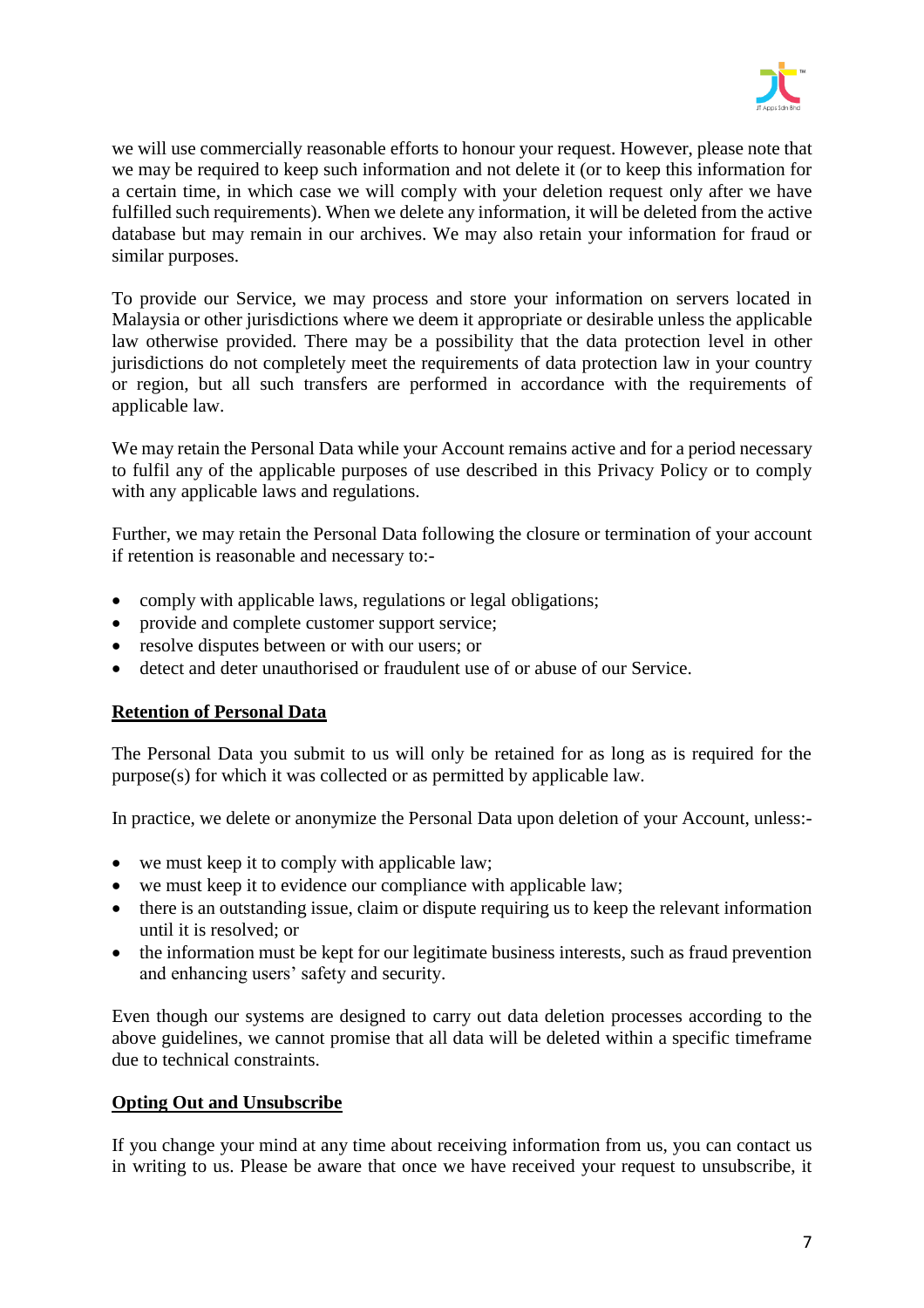

may take up to fourteen (14) working days for us to process your request and to be reflected in our systems. Therefore, you may still receive marketing materials/communication during this period of time.

# **Age Restriction**

As our Service is strictly for individuals who are 18 years of age and above, any individuals under the age of 18 are not allowed to use our Service or provide any personal data. We do not knowingly solicit, collect, store, use or share personal data from any individuals under the age of 18. If we discover that we have collected or received personal data from such individuals, we will delete that data from our servers. If you believe that a user is under the age of 18 and has provided us with their personal data, please notify us at [support@jtapps.com.my](mailto:support@jtapps.com.my) or report this on our mobile application. By using our Service, you represent that you are at least the age of consent in your state, province or country of residence.

# **Language**

In the event of any conflict between the English and Bahasa Malaysia versions of this Privacy Policy, the English version shall prevail.

### **Changes to Privacy Policy**

We shall have the right to modify, update or amend the terms of this Privacy Policy at any time. Should this Privacy Policy change, we will take reasonable steps to ensure that these changes are brought to your attention by posting all changes prominently on the Portal for a reasonable period of time. We encourage you to regularly review this Privacy Policy to make sure you are aware of any such changes and how these may affect you. Continued access or usage of our Service and/or the Portal following posting of such changes shall indicate your acknowledgement of such changes and agreement to be bound by the terms of such changes. If you do not agree, you should immediately discontinue your use of our Service.

# **Contact Us**

If you have feedback, comments or questions about this Privacy Policy, or would like to access, correct, amend or delete the Personal Data we have, please contact us at:-

Contact: Customer Service Department JT APPS SDN. BHD. 3 rd Floor, 39, Jalan Kuchai Maju 2, Off Jalan Kuchai Lama, 58200 Kuala Lumpur.

Email: [support@jtapps.com.my](mailto:support@jtapps.com.my) Tel No.: +603-79816636

Dated: 15 April 2019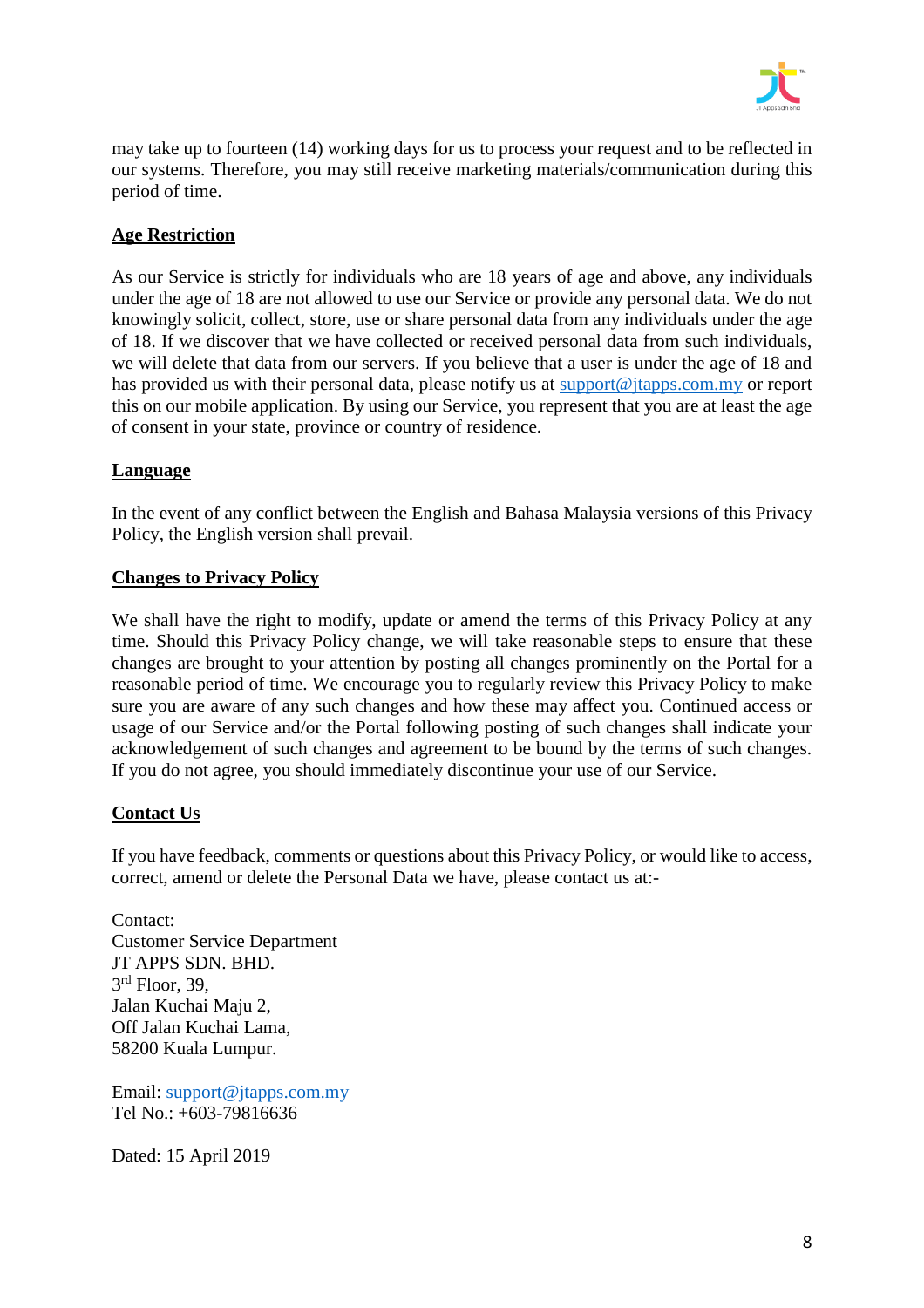

# **Dasar Privasi**

### **Pendahuluan**

Kami, **JT APPS SDN. BHD.** (No. Syarikat: 1057460-X), di 3<sup>rd</sup> Floor, 39, Jalan Kuchai Maju 2, Off Jalan Kuchai Lama, 58200 Kuala Lumpur adalah komited untuk melindungi privasi anda sejajar dengan Akta Perlindungan Data Peribadi 2010 di Malaysia. Kami akan berusaha sedaya upaya untuk memastikan bahawa maklumat yang anda kemukakan kepada kami kekal peribadi dan hanya digunakan untuk tujuan(-tujuan) yang dinyatakan di sini.

Dasar Privasi ini menghuraikan bagaimana kami mengumpul, menyimpan, menggunakan, berkongsi, memproses dan melindungi data peribadi apabila individu mengakses atau menggunakan Portal kami ("**Portal**"), semua laman web, aplikasi mudah alih, perkhidmatan dan/atau alat yang berkaitan (secara kolektif, "**Perkhidmatan**" kami), atau berinteraksi dengan kami. Dasar Privasi ini juga memperincikan bagaimana individu boleh mengakses dan mengemaskini data peribadi mereka dan membuat pilihan tertentu tentang bagaimana data peribadi mereka digunakan.

Dengan mengakses atau menggunakan Perkhidmatan kami, anda bersetuju dengan amalan dan terma-terma yang dinyatakan dalam Dasar Privasi ini. Jika anda tidak bersetuju dengan Dasar Privasi ini, sila jangan gunakan Perkhidmatan kami atau berikan kami sebarang data peribadi anda.

### **Pengumpulan Data Peribadi**

Semasa anda berurusan dengan kami, kami mungkin meminta anda memberikan maklumat mengenai diri anda atau mana-mana orang lain ("**Data Peribadi**") untuk tujuan(-tujuan) yang dinyatakan dalam Dasar Privasi ini. Kami hanya mengumpul maklumat yang boleh dikenal pasti secara peribadi yang diberikan secara khusus dan sukarela oleh anda.

Semasa anda berkomunikasi dengan kami atau dengan terus mengakses atau menggunakan Perkhidmatan kami, kami mungkin mengumpul data tertentu termasuk tetapi tidak terhad kepada nama anda, nama syarikat, nombor pendaftaran syarikat, maklumat perhubungan, maklumat kad kredit dan pengebilan, alamat Internet Protokol (IP), maklumat penggunaan laman web atau aplikasi mudah alih, maklumat yang dikumpulkan melalui penggunaan cookies, keutamaan seperti pilihan cara komunikasi, dan maklumat lain anda yang dibenarkan oleh undang-undang yang terpakai.

Untuk mengakses atau menggunakan Perkhidmatan kami, anda boleh memberikan maklumat lokasi anda untuk beberapa fungsi dan ciri yang menggunakan data geolokasi untuk kemudahan anda dan untuk mempertingkatkan pengalaman pengguna anda. Dalam keadaan di mana kami mengumpul atau menggunakan data geolokasi anda atau sebarang Data Peribadi lain semasa menyediakan sebarang perkhidmatan tambahan, kami tidak diwajibkan untuk memberi anda sebarang notis atau mendapatkan persetujuan anda terlebih dahulu melainkan diwajibkan oleh undang-undang yang terpakai.

Jika anda memberi kami Data Peribadi mengenai orang lain, anda mengesahkan bahawa orang tersebut telah melantik anda untuk bertindak bagi pihak mereka dan telah bersetuju bahawa anda boleh:-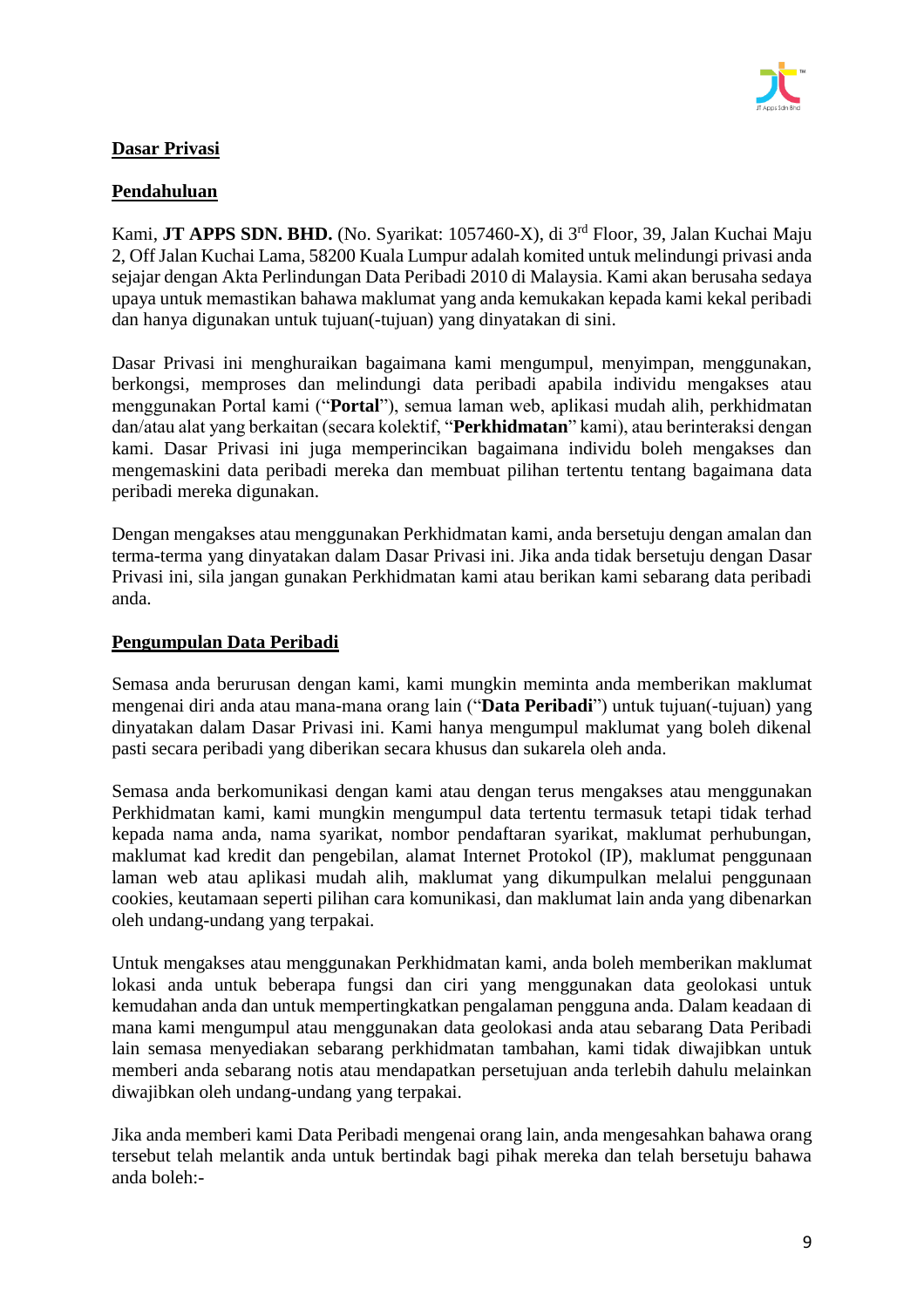

- memberi persetujuan bagi pihaknya terhadap pemprosesan Data Peribadinya;
- menerima bagi pihaknya sebarang notis perlindungan data; dan
- menjamin bahawa anda telah mendapat persetujuannya supaya kami boleh menyimpan Data Peribadinya atau mempunyai hak untuk membenarkan kami memproses Data Peribadinya.

### **Cookies dan Teknologi Pengesanan Yang Lain**

Cookies (fail-fail teks kecil yang diletakkan pada peranti anda) dan teknologi yang serupa boleh digunakan pada Portal untuk membolehkan kami menyelaraskan pengalaman anda menggunakan Portal, untuk membolehkan penyediaan berkesan Perkhidmatan kami, dan untuk membantu mengumpul data penggunaan dan prestasi. Cookies membolehkan kami membantu kami mengenali apabila anda kembali, menyimpan pilihan dan tetapan anda, membolehkan anda mendaftar masuk, memerangi penipuan, dan menganalisis pelaksanaan Portal.

Kami juga mungkin menggunakan kepingan-kepingan kecil kod yang dipanggil "*web beacons*" atau "*clear GIFs*" untuk mengumpul agregat metrik pengiklanan yang tidak bernama ("*anonymous*") seperti mengira layaran halaman, layaran promosi atau respons pengiklanan. "*Web beacon*" adalah suatu imej elektronik yang dipanggil piksel tunggal atau "*clear GIF*". "*Web beacon*" dapat mengenali beberapa jenis maklumat tertentu seperti nombor cookie pengguna, masa dan tarikh paparan halaman, dan perihalan halaman di mana "*web beacon*" itu diletakkan. "*Web beacon*" boleh digunakan untuk menyampaikan cookies yang mematuhi dasar cookies kami. Cookies, "*web beacons*" dan "*clear GIFs*" sedemikian mungkin berasal dari pihak ketiga.

Kami mungkin menggunakan cookies untuk tujuan berikut:-

- Peningkatan keselamatan sistem-sistem kami;
- Menyimpan keutamaan anda dan menyediakan perkhidmatan yang disesuaikan kepada anda;
- Membantu kami memahami bagaimana individu menggunakan perkhidmatan ini dan mempertingkatkannya.

Anda boleh memilih untuk menerima atau menolak penggunaan cookies termasuk cookies yang dikaitkan dengan Portal, atau untuk menunjukkan apabila cookies telah ditetapkan oleh kami. Anda boleh menolak penggunaan cookies dengan memilih tetapan yang sesuai pada penyemak imbas anda, namun, anda mungkin tidak dapat menggunakan fungsi penuh Portal. Selepas penamatan lawatan ke Portal, anda sentiasa boleh memadam cookies dari sistem anda jika anda mahu.

Cookies dan teknologi pengesanan yang lain juga boleh digunakan untuk menyokong analisis oleh pihak ketiga yang lain.

Dengan terus menggunakan Perkhidmatan kami, anda bersetuju dengan penggunaan cookies dan teknologi yang serupa kami selaras dengan Dasar Privasi ini.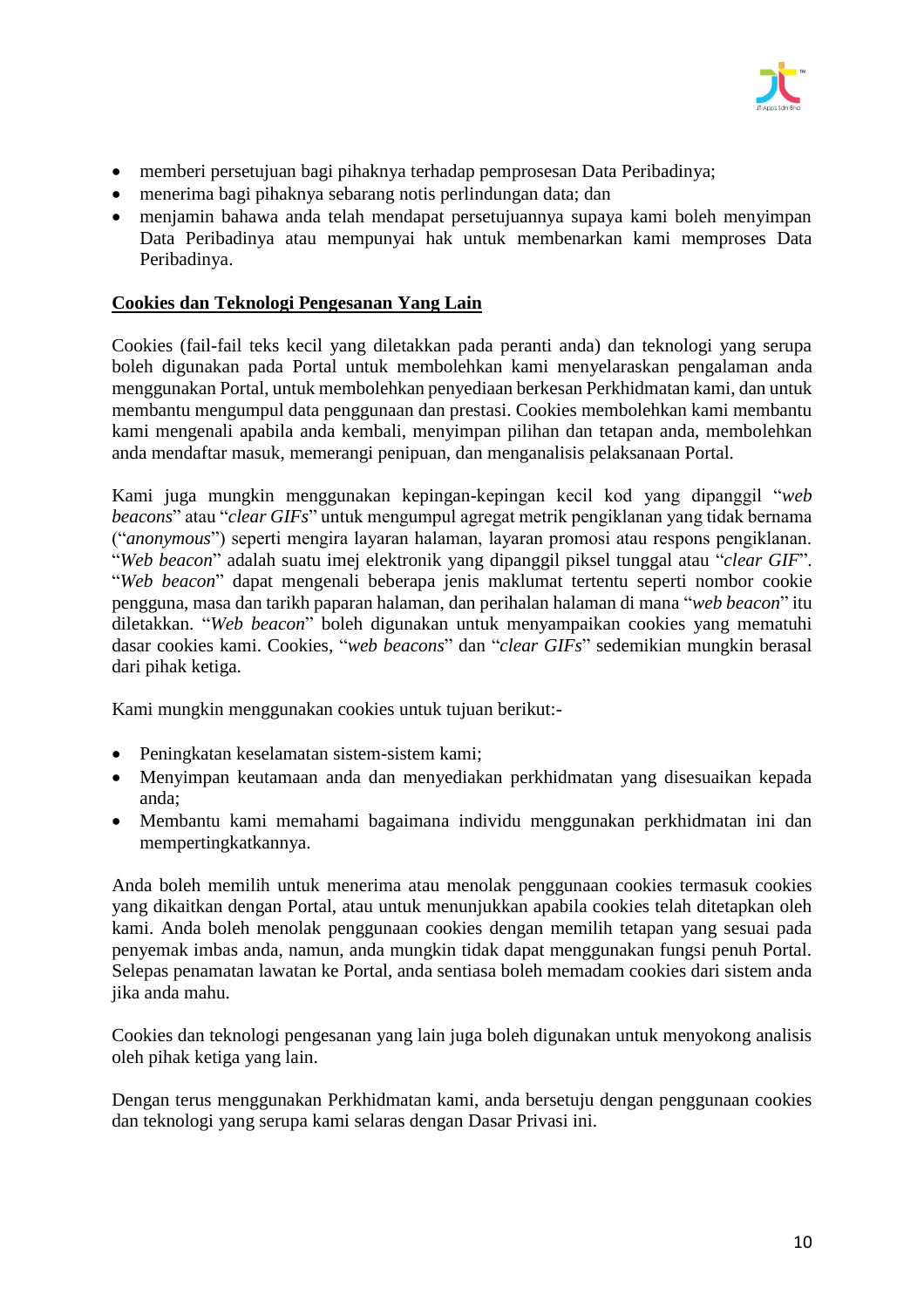

# **Sumber Data Peribadi**

Data Peribadi yang dikumpul, digunakan dan diproses oleh kami adalah diperolehi dari caracara yang sah dan telus termasuk tetapi tidak terhad kepada:-

- akses atau penggunaan anda Perkhidmatan kami;
- sebarang emel atau apa-apa surat-menyurat yang kami terima daripada anda untuk meminta maklumat atau membuat sebarang pertanyaan;
- semasa perbualan antara anda dan wakil kami;
- sebarang permohonan atau borang yang anda telah kemukakan pada Portal;
- kaji selidik pelanggan atau acara promosi;
- pihak ketiga yang diberi kuasa, termasuk tetapi tidak terhad kepada agensi rujukan kredit, agensi pengawalseliaan dan penguatkuasaan, dan entiti kerajaan yang lain;
- kontraktor dan rakan-rakan niaga; dan
- senarai-senarai mel.

# **Tujuan Pengumpulan Data Peribadi**

Kami mungkin mengumpul, menggunakan dan memproses Data Peribadi yang termasuk tetapi tidak terhad kepada tujuan yang berikut:-

- untuk mentadbir Akaun anda;
- untuk menghantar produk-produk yang anda beli dari Portal;
- untuk memaklumkan dan mengemaskinikan anda berkenaan penghantaran produk-produk dan untuk tujuan sokongan pelanggan;
- untuk mengesahkan dan melaksanakan urusniaga kewangan berkaitan dengan pembayaran yang anda boleh buat atas talian ("*online*");
- untuk membolehkan kami menyediakan, memudahkan, melaksanakan, memperibadikan dan mempertingkatkan Perkhidmatan kami untuk memenuhi keperluan semasa dan masa depan anda;
- untuk membantu kami memahami dan membangunkan pengalaman pengguna yang disesuaikan berdasarkan keutamaan, tingkah laku dan aktiviti anda;
- untuk menghubungi dan berkomunikasi dengan anda;
- untuk menjawab pertanyaan anda, dan memberikan sokongan pelanggan;
- untuk menyelesaikan pertikaian atau menyiasat sebarang aduan yang dibuat oleh atau terhadap anda;
- untuk mencegah, mengesan atau menyiasat sebarang pelanggaran berpotensi, aktivitiaktiviti yang menyalahi undang-undang atau kandungan yang dilarang pada Perkhidmatan kami;
- untuk memantau dan menganalisis penggunaan anda Perkhidmatan kami;
- untuk menyelidik, menilai dan membangunkan Perkhidmatan kami;
- untuk operasi am dan penyelenggaraan Perkhidmatan kami dan/atau Portal;
- untuk mempromosi atau menyampaikan maklumat, kemas kini dan berita mengenai Perkhidmatan kami atau perkhidmatan baru kami, syarikat subsidiari kami dan pihak ketiga, dan komunikasi sedemikian boleh dilaksanakan oleh kami atau melalui pihak ketiga;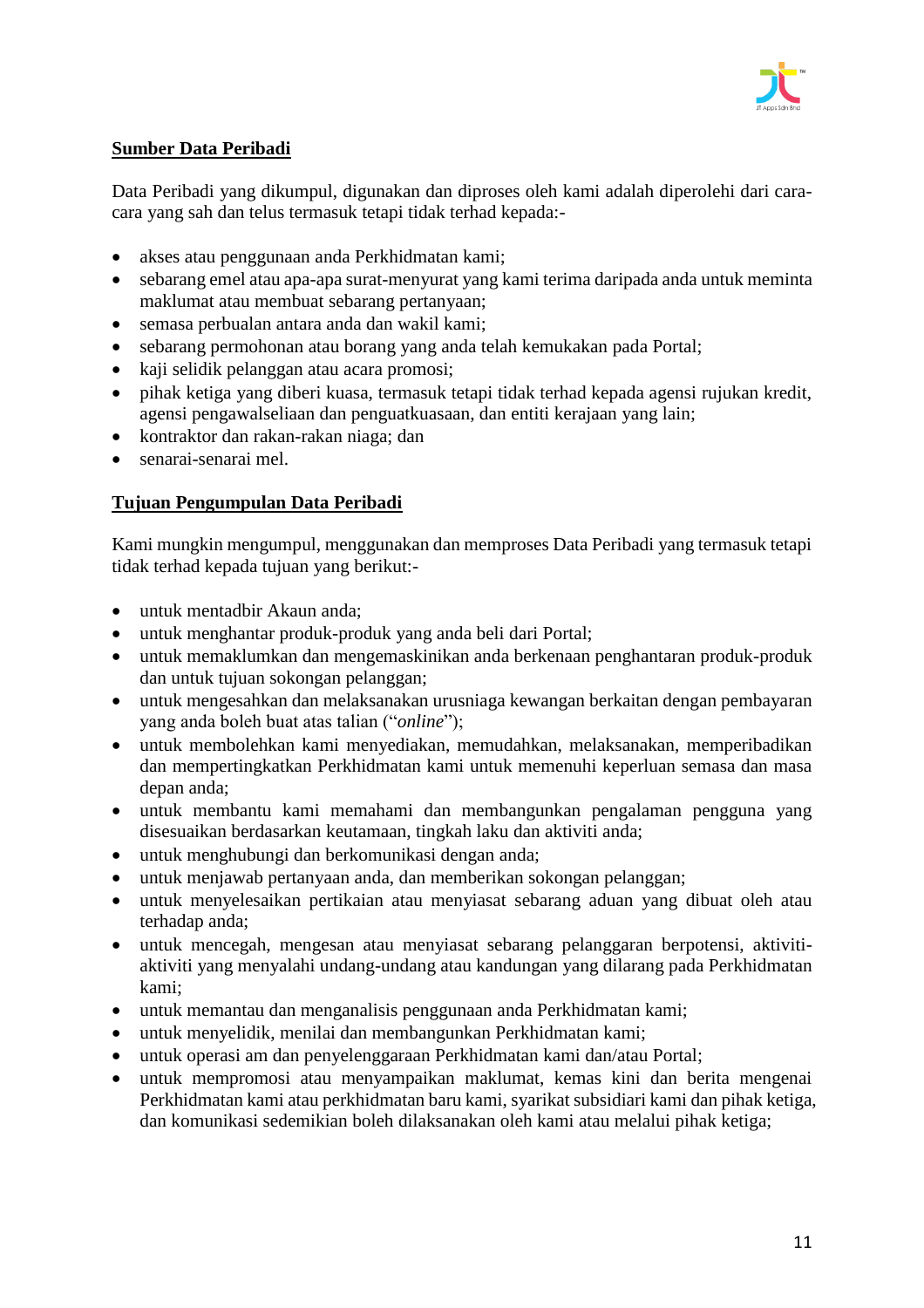

- untuk digunakan dalam, untuk menyediakan dan/atau mempertingkatkan Perkhidmatan kami, kaji selidik pasaran, pemprosesan invois dan pembayaran dan aktiviti profil klien mengenai Perkhidmatan kami;
- untuk fungsi dalaman seperti menilai keberkesanan pemasaran, penyelidikan pemasaran, analisis statistik dan pemodelan, pelaporan, audit dan pengurusan risiko;
- untuk membangun, menunjukkan, mengukur dan menjejaki pengiklanan (termasuk tetapi tidak terhad kepada kandungan, kaji selidik dan promosi Perkhidmatan kami atau perkhidmatan baru kami, syarikat subsidiari kami dan pihak ketiga), dan untuk mengumpul maklumat tentang anda dan bagaimana anda berinteraksi dengannya semasa anda mengguna Perkhidmatan kami;
- untuk mengekalkan sistem-sistem pengurusan operasi atau hubungan pelanggan kami;
- untuk menguatkuasakan dan melaksanakan hak-hak yang dinyatakan dalam Dasar Privasi ini atau Syarat Penggunaan kami;
- untuk mengekalkan dan memelihara rekod pelanggan atau syarikat dan pembangunan dalam perjalanan biasa perniagaan;
- untuk penyimpanan rekod dalaman kami;
- untuk pencegahan dan pengesanan jenayah;
- untuk menjalankan ketekunan wajar pelanggan, untuk mengesahkan identiti anda, untuk memantau, mengesan dan menghalang penggunaan atau penyalahgunaan Perkhidmatan kami tanpa izin atau penipuan;
- untuk penyediaan dan pelaksanaan semua dokumen, perjanjian dan/atau kontrak yang diperlukan untuk Perkhidmatan kami;
- tujuan-tujuan yang diperuntukkan secara khusus dalam sebarang perkhidmatan tertentu yang ditawarkan oleh kami; dan
- untuk memenuhi sebarang syarat undang-undang atau pengawalseliaan yang berkaitan dengan semua urusniaga komersial, kelakuan perniagaan atau aktiviti kami atau peruntukan perkhidmatan kami, dan untuk membuat pendedahan di bawah kehendak mana-mana undang-undang, peraturan, arahan, perintah mahkamah, undang-undang kecil ("*by laws*"), garis panduan, pekeliling dan kod yang terpakai terhadap kami atau mana-mana ahli kumpulan syarikat kami dari semasa ke semasa.

#### **Akibat Penolakan/Kegagalan untuk Memberi Data Peribadi**

Kecuali jika dinyatakan sebaliknya, Data Peribadi yang diberikan kepada kami adalah diberi secara sukarela dan anda tidak mempunyai apa-apa kewajipan atau dipaksa untuk berbuat demikian. Walau bagaimanapun, dalam beberapa keadaan jika anda tidak memberikan Data Peribadi yang dinyatakan dalam Dasar Privasi ini, kami tidak akan bertanggungjawab atas sebarang akibat yang timbul daripadanya:-

- ketidakupayaan kami untuk menyediakan produk atau perkhidmatan yang anda minta, sama ada dengan standard yang sama, atau sama sekali;
- ketidakupayaan kami untuk menyediakan anda dengan maklumat mengenai produk dan perkhidmatan yang anda mungkin ingin, termasuk maklumat mengenai jualan diskaun atau promosi istimewa, atau produk atau perkhidmatan baru kami;
- ketidakupayaan kami untuk menyesuaikan kandungan Portal kepada keutamaan anda dan pengalaman anda pada Portal mungkin tidak menyenangkan atau berguna;
- ketidakupayaan kami untuk melengkapkan transaksi komersial berkaitan dengan Perkhidmatan kami; dan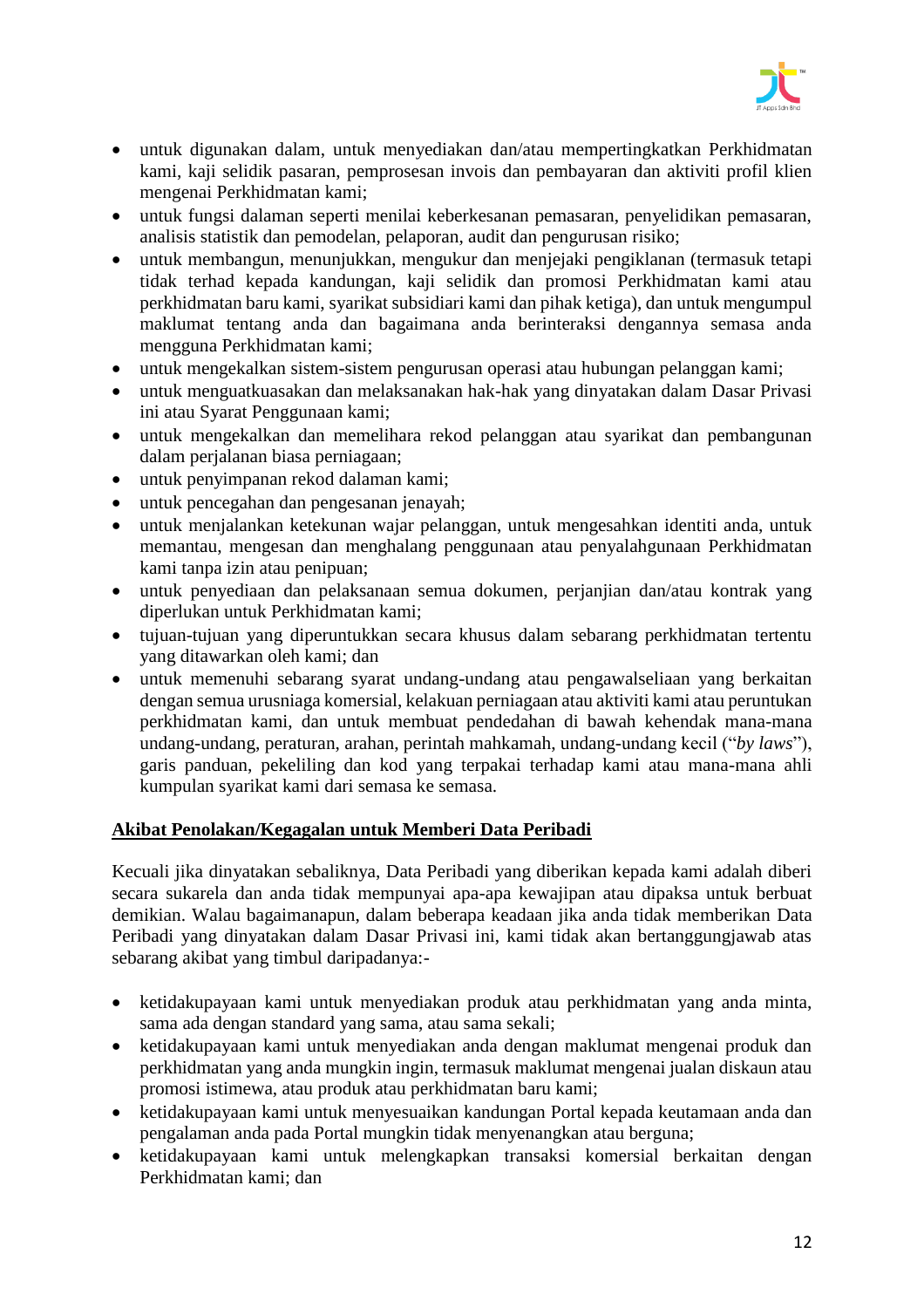

• ketidakupayaan untuk mematuhi sebarang undang-undang, peraturan, arahan, perintah mahkamah, undang-undang kecil ("*by laws*"), garis panduan dan/atau kod yang terpakai pakai terhadap kami.

### **Pendedahan Data Peribadi**

Untuk membolehkan kami memenuhi tujuan yang disenaraikan di atas, Data Peribadi mungkin didedahkan kepada, tetapi tidak terhad kepada, kelas-kelas yang berikut:-

- pengguna-pengguna lain Portal;
- mana-mana orang, agensi kerajaan, pihak berkuasa berkanun dan/atau pengawal setia industri di mana kami diperlukan atau dikehendaki berbuat demikian selaras dengan manamana undang-undang, atau sekiranya kami mempunyai kepercayaan yang baik bahawa penzahiran sedemikian perlu untuk melindungi dan/atau mempertahankan hak dan kepentingan kami atau berkaitan dengan penyiasatan penipuan, pelanggaran, cetak rompak, pengelakan cukai dan pengelakan atau aktiviti lain yang menyalahi undang-undang;
- mana-mana syarikat pegangan, subsidiari atau berkaitan kami, termasuk yang diperbadankan pada masa akan datang dan/atau mana-mana ahli kumpulan syarikat kami;
- rakan kongsi perniagaan kami yang sedia ada atau berpotensi dan sekutunya yang membekalkan perkhidmatan atau produk yang berkaitan dengan perniagaan kami;
- juruaudit, perunding, peguam, akauntan atau penasihat kewangan atau profesional lain yang dilantik berkaitan dengan perniagaan kami;
- pekerja, perkongsian, entiti usaha sama, kontraktor atau penyedia perkhidmatan pihak ketiga, syarikat pengurusan pihak ketiga, subkontraktor atau pihak-pihak lain yang dianggap perlu oleh kami untuk memudahkan urusan anda dengan kami;
- pihak ketiga (termasuk yang di luar negara) yang menyediakan perkhidmatan pemprosesan data atau perkhidmatan gerbang pembayaran; dan
- mana-mana orang di bawah tanggungjawab kerahsiaan yang wajib memastikan data tersebut adalah disimpan secara sulit dan yang telah dilantik oleh kami untuk melaksanakan tanggungjawab kami kepada anda.

Pihak ketiga bertanggungjawab secara sah untuk memproses Data Peribadi selaras dengan prinsip-prinsip yang ditentukan oleh kami. Pihak ketiga juga bertanggungjawab secara sah untuk menjamin Data Peribadi pada tahap keselamatan yang sesuai berkaitan dengan undangundang perlindungan data yang terpakai dan diterima secara meluas piawaian industri.

Jika kami atau perniagaan kami diambil alih oleh entiti lain atau digabungkan dengan entiti lain atau terdapat cadangan untuk pengambilalihan atau penggabungan, Data Peribadi mungkin dipindahkan kepada entiti tersebut sebagai sebahagian daripada penggabungan atau pengambilalihan yang dicadangkan atau yang sebenar.

# **Perlindungan Data Peribadi**

Kami memastikan bahawa semua kewajipan kerahsiaan yang bersesuaian dan langkah-langkah keselamatan teknikal dan organisasi disediakan untuk melindungi kerahsiaan dan keselamatan Data Peribadi yang dikumpul melalui pelbagai kaedah yang dinyatakan dalam Dasar Privasi ini untuk mengelakkan akses tanpa izin, pemindaan yang tidak dibenarkan atau menyalahi undang-undang, pendedahan atau pemprosesan maklumat dan data sedemikian, dan kehilangan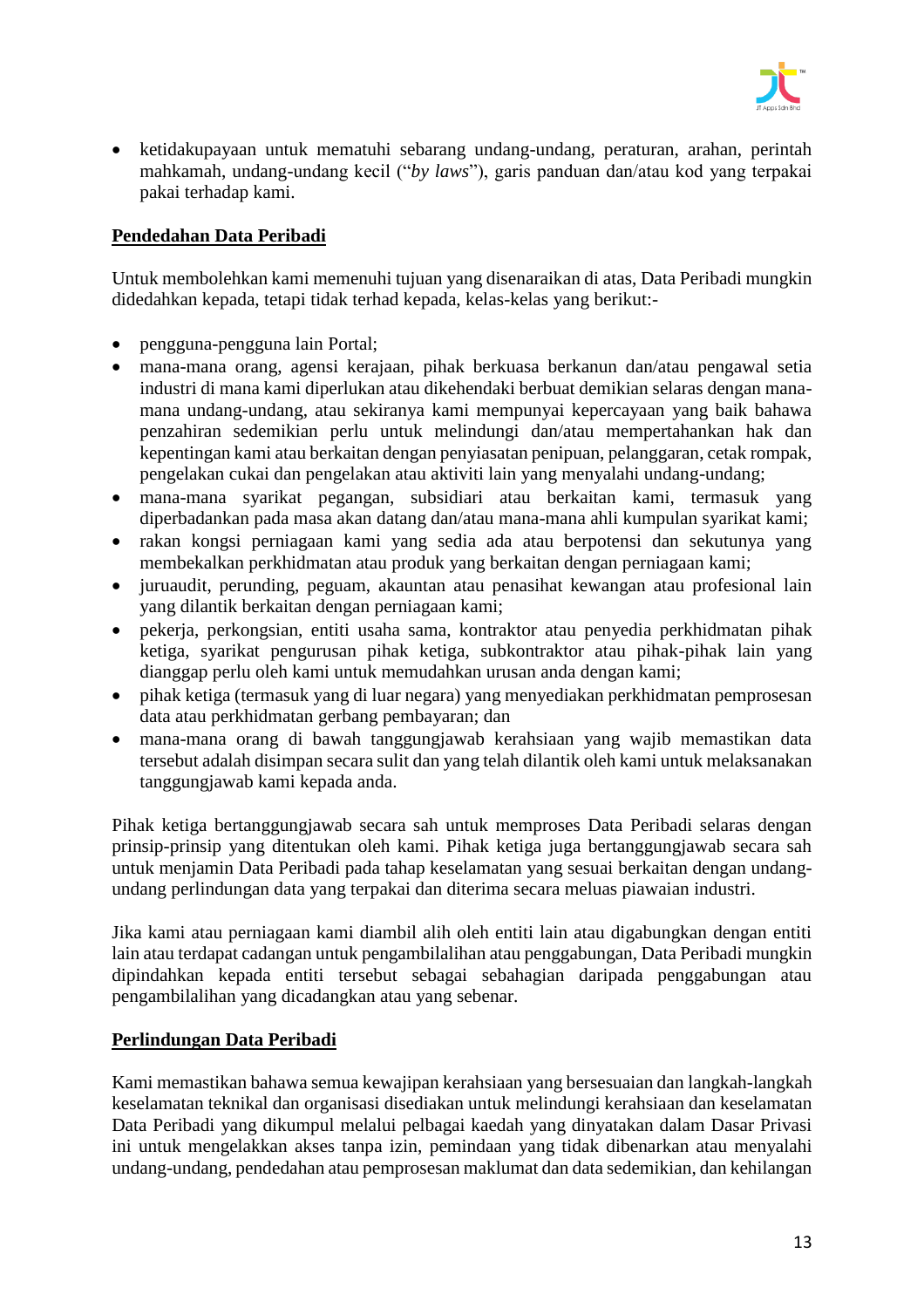

atau kemusnahan yang tidak sengaja atau kerosakan kepada maklumat dan data sedemikian. Usaha-usaha ini termasuk tetapi tidak terhad kepada:-

- menyimpan Data Peribadi dalam sistem yang dilindungi oleh rangkaian selamat dan persekitaran operasi yang selamat yang tidak tersedia kepada orang awam dan hanya boleh diakses oleh pekerja kami untuk tujuan melaksanakan tugas rasmi mereka, dan pihak ketiga yang diberi kuasa yang terikat kepada kontrak untuk mengambil langkah-langkah yang munasabah untuk memastikan Data Peribadi selamat;
- sentiasa mengawasi sistem-sistem kami untuk kelemahan dan serangan yang berkemungkinan dan sentiasa mengkaji semula amalan pengumpulan, penyimpanan dan pemprosesan maklumat kami untuk mengemaskini langkah-langkah keselamatan fizikal, teknikal dan organisasi kami; dan
- mengesahkan identiti pengguna sebelum mereka boleh mengakses Data Peribadi yang kami simpan mengenainya.

Pematuhan dengan peruntukan ini diperlukan oleh semua pihak ketiga yang diberi kuasa yang boleh mengakses Data Peribadi seperti yang dinyatakan di atas.

### **Promosi**

Kami boleh menghantar kepada anda komunikasi pemasaran langsung dan maklumat yang kami anggap mungkin menarik minat anda. Komunikasi sedemikian boleh dihantar dalam pelbagai bentuk, termasuk mel, SMS atau emel. Jika anda menunjukkan keutamaan bagi kaedah komunikasi, kami akan berusaha untuk menggunakan kaedah tersebut bila-bila masa yang munasabah untuk berbuat demikian.

#### **Pihak Ketiga dan Media Sosial**

Kami boleh membenarkan pihak ketiga termasuk tetapi tidak terhad kepada penyedia perkhidmatan yang sah, syarikat pengiklanan, platform pengurusan data dan rangkaian pengiklanan untuk menyampaikan iklan pada Portal. Pihak ketiga sedemikian boleh menggunakan teknologi pengesanan (misalnya, cookies, "*web beacons*", ID peranti atau ID pengiklanan) untuk mengumpul maklumat mengenai pengguna yang melihat atau berinteraksi dengan iklan-iklan mereka. Sebarang maklumat yang dikumpulkan oleh pihak ketiga melalui cookies adalah tanpa nama dan tidak dapat dikenal pasti. Anda boleh menolak penggunaan pengumpulan data pihak ketiga dengan memilih tetapan yang sesuai pada penyemak imbas anda.

Terdapat beberapa tempat pada Portal di mana anda boleh mengakses laman web pihak ketiga yang tidak beroperasi di bawah Dasar Privasi ini dan di mana kami tidak mengawalnya. Laman web pihak ketiga sedemikian boleh mengumpul maklumat anda, termasuk Data Peribadi. Kami mengesyorkan agar anda merujuk kepada kenyataan privasi semua laman web pihak ketiga yang anda lawati.

#### **Pilihan untuk Mengehadkan Pemprosesan Data Peribadi**

Anda mempunyai hak untuk mengehadkan sebahagian, atau sepenuhnya, mana-mana proses di mana Data Peribadi adalah tertakluk dari segi operasi yang dibenarkan untuk dilaksanakan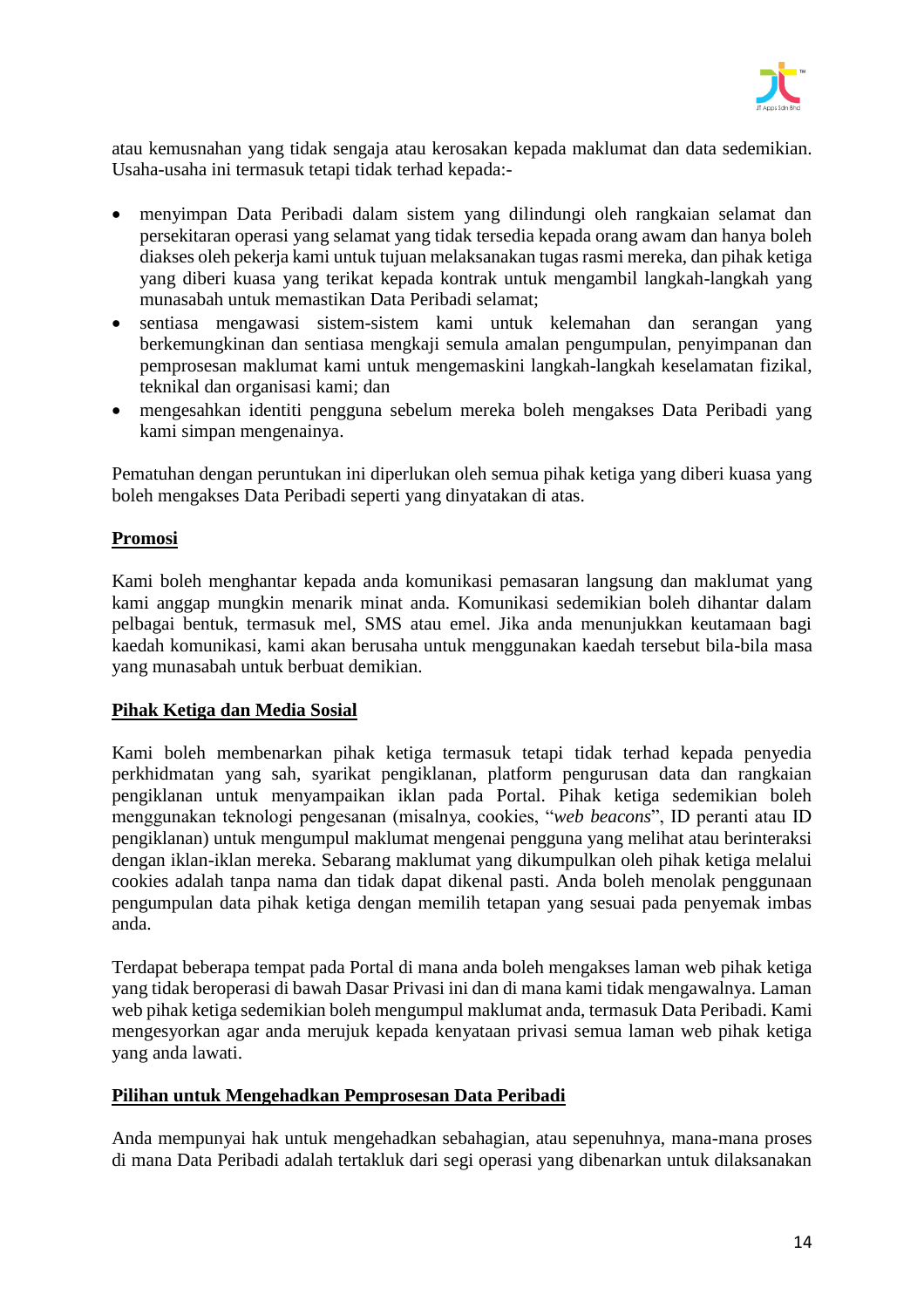

ke atasnya, tempoh masa yang dibenarkan, atau sebagai alternatif, tarikh akhir persetujuan tersebut yang diberikan.

Tanggungjawab pematuhan terletak pada kami yang menentukan tujuan dan cara pemprosesan Data Peribadi.

Anda hendaklah memaklumkan kami secara bertulis untuk meminta Data Peribadi yang dikekalkan oleh kami selagi ia adalah diperlukan untuk memenuhi tujuan-tujuan Data Peribadi tersebut dikumpulkan sahaja atau memaklumkan bantahan anda terhadap penggunaan Data Peribadi untuk tujuan pemasaran di mana kami tidak akan menggunakan Data Peribadi untuk tujuan tersebut. Anda boleh menarik balik, sepenuhnya atau sebahagiannya, persetujuan anda yang diberikan di bawah. Penarikan balik anda dalam setiap kes adalah tertakluk kepada sekatan undang-undang, terma-terma kontrak dan tempoh masa yang munasabah. Penarikan balik anda juga mungkin tertakluk kepada sama ada ia akan menjejaskan operasi perniagaan kami.

# **Hak-hak Anda**

Berkenaan dengan Data Peribadi yang anda telah kemukakan kepada kami, anda berhak untuk:-

- meminta akses kepada Data Peribadi di dalam rekod kami;
- meminta membuat pembetulan Data Peribadi dalam rekod kami jika maklumat itu tidak tepat, mengelirukan, tidak terkini atau tidak lengkap atas pengesahan data baru yang diberikan;
- meminta menghentikan pemprosesan Data Peribadi untuk tujuan pemasaran;
- membantah pemprosesan Data Peribadi, meminta kami untuk menyekat atau mengehadkan pemprosesan Data Peribadi atau meminta kemudahalihan Data Peribadi;
- menarik balik persetujuan anda untuk kami meneruskan pemprosesan Data Peribadi; dan
- mengadu kepada pihak berkuasa perlindungan data peribadi mengenai pengumpulan dan penggunaan Data Peribadi kami. Untuk maklumat lanjut, sila hubungi pihak berkuasa perlindungan data tempatan anda.

Berkenaan dengan permintaan untuk mengakses atau membuat pembetulan terhadap Data Peribadi dalam rekod kami, atau untuk menghentikan pemprosesan Data Peribadi untuk tujuan pemasaran, permintaan sedemikian hendaklah dibuat secara bertulis dan disokong dengan pengemukaan dokumen-dokumen yang berkaitan seperti yang dikehendaki oleh kami secara peribadi dari semasa ke semasa ke alamat yang disenaraikan di bawah. Kami hanya akan membuat pembetulan yang sewajarnya berdasarkan maklumat terkini yang diberikan oleh anda. Apabila diminta dan ianya praktikal, kami akan memadam maklumat yang boleh dikenal pasti dari sistem operasi semasa kami. Permintaan anda juga mungkin tertakluk kepada bayaran fi selaras dengan syarat undang-undang yang terpakai.

# **Menyunting atau Memadam Data Peribadi**

Anda boleh menyunting data yang disimpan untuk Akaun anda semasa pendaftaran pada bilabila masa melalui panel kawalan akaun pengguna anda. Anda boleh meminta pemadaman Data Peribadi oleh kami, dan kami akan menggunakan usaha yang munasabah secara komersial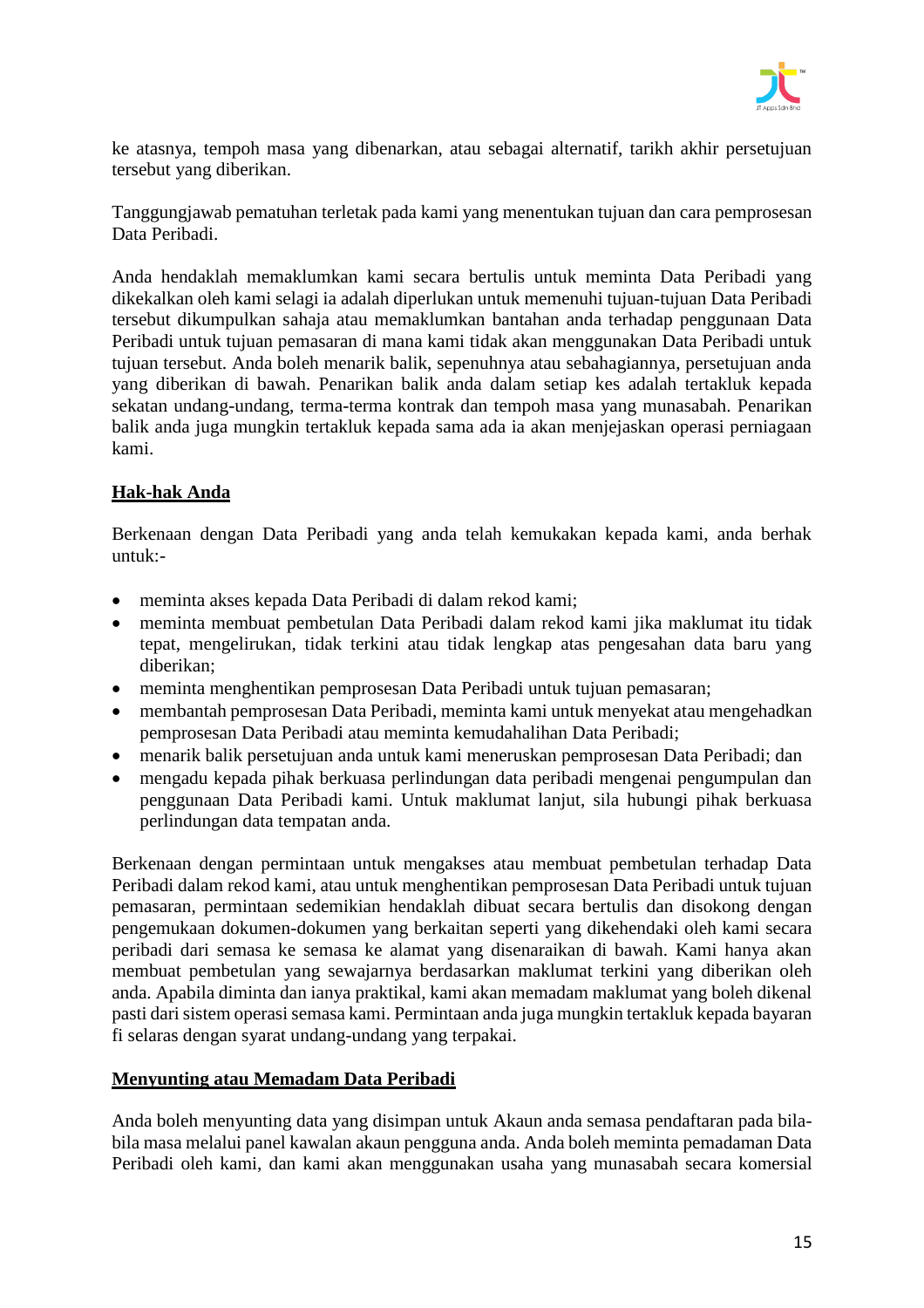

untuk menghormati permintaan anda. Walau bagaimanapun, sila ambil perhatian bahawa kami mungkin dikehendaki menyimpan maklumat tersebut dan tidak memadamnya (atau menyimpan maklumat tersebut untuk suatu masa yang tertentu, di mana kami akan mematuhi permintaan pemadaman anda hanya setelah kami memenuhi syarat tersebut). Apabila kami memadam sebarang maklumat, ia akan dipadamkan dari pangkalan data aktif tetapi mungkin kekal dalam arkib kami. Kami juga mungkin menyimpan maklumat anda untuk penipuan atau tujuan yang sama.

Untuk menyediakan Perkhidmatan kami, kami mungkin memproses dan menyimpan maklumat anda pada pelayan yang terletak di Malaysia atau bidang kuasa lain yang kami anggap sesuai atau wajar kecuali undang-undang yang terpakai sebaliknya disediakan. Terdapat kemungkinan tahap perlindungan data di bidang kuasa lain tidak sepenuhnya memenuhi syarat-syarat undang-undang perlindungan data negara atau rantau anda, tetapi semua pemindahan sedemikian yang dilakukan adalah selaras dengan syarat-syarat undangundang yang terpakai.

Kami mungkin menyimpan Data Peribadi semasa Akaun anda kekal aktif dan untuk suatu tempoh yang diperlukan untuk memenuhi sebarang tujuan penggunaan yang dinyatakan dalam Dasar Privasi ini atau untuk mematuhi mana-mana undang-undang dan peraturan yang terpakai.

Selanjutnya, kami boleh menyimpan Data Peribadi berikutan penutupan atau penamatan Akaun anda jika penyimpanan adalah munasabah dan diperlukan untuk:-

- mematuhi undang-undang dan peraturan yang terpakai atau kewajipan undang-undang;
- menyediakan dan melengkapkan perkhidmatan sokongan pelanggan;
- menyelesaikan pertikaian antara atau dengan pengguna kami; atau
- mengesan dan menghalang penggunaan atau penyalahgunaan Perkhidmatan kami tanpa izin atau penipuan.

#### **Pengekalan Data Peribadi**

Data Peribadi yang anda kemukakan kepada kami hanya akan dikekalkan selagi diperlukan untuk tujuan(-tujuan) yang dikumpulkan atau seperti yang dibenarkan oleh undang-undang yang terpakai.

Dalam amalan, kami memadamkan atau menyamaratakan Data Peribadi selepas pemadaman Akaun anda, kecuali:-

- kami mesti menyimpannya untuk mematuhi undang-undang yang terpakai;
- kami mesti menyimpannya untuk membuktikan pematuhan kami dengan undang-undang yang terpakai;
- terdapat isu, tuntutan atau pertikaian yang tertunggak yang menghendaki kami menyimpan maklumat yang berkaitan sehingga ia diselesaikan; atau
- maklumat mesti disimpan untuk kepentingan perniagaan kami yang sah, seperti pencegahan penipuan dan mempertingkatkan keselamatan pengguna.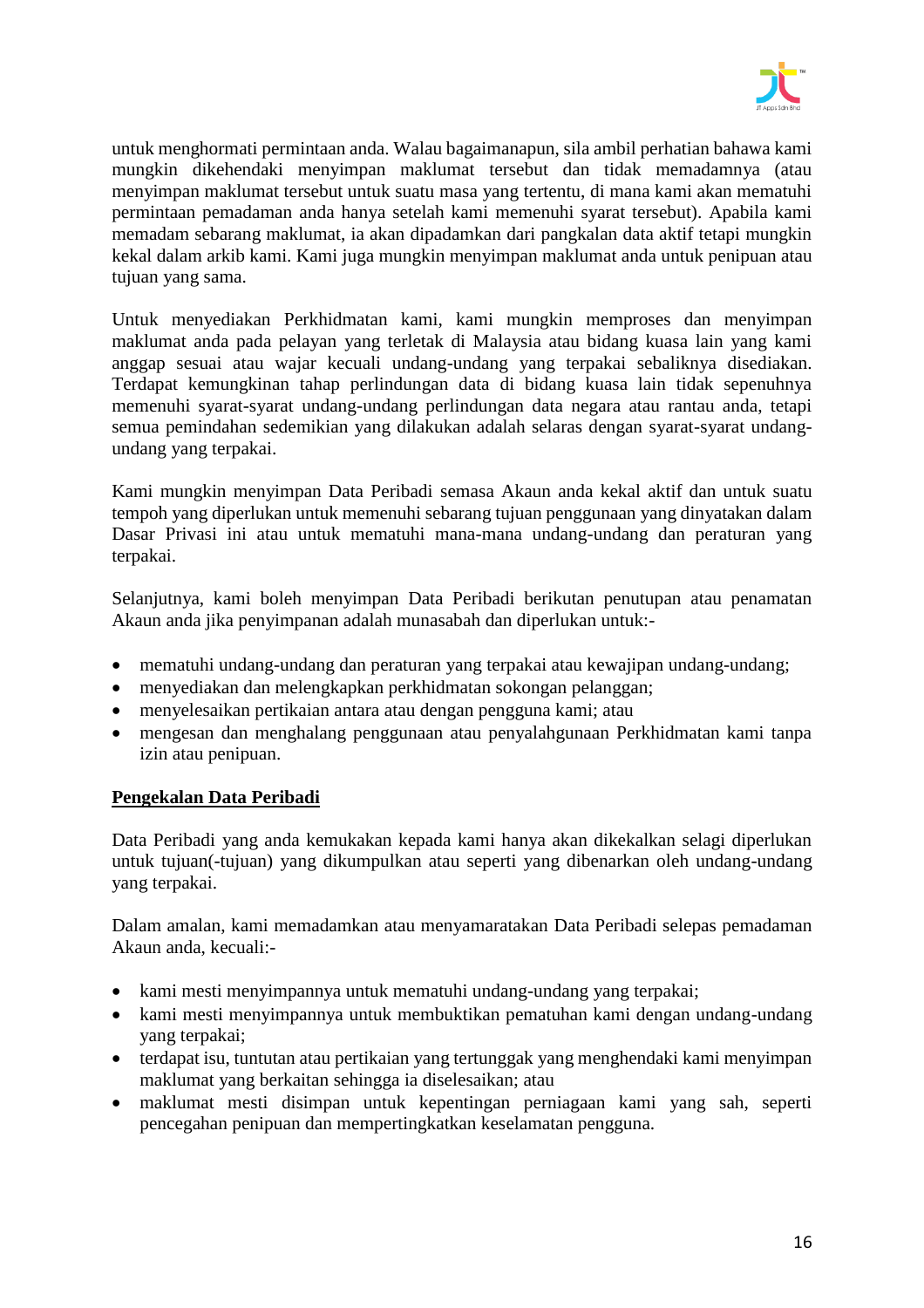

Walaupun sistem-sistem kami direka untuk menjalankan proses pemadaman data mengikut garis panduan di atas, kami tidak boleh berjanji bahawa semua data akan dipadamkan dalam tempoh masa yang tertentu disebabkan oleh kekangan teknikal.

### **Meninggalkan dan Menghentikan Langganan**

Jika anda berubah fikiran pada bila-bila masa untuk menerima maklumat daripada kami, anda boleh menghubungi kami secara bertulis. Sila ambil perhatian bahawa sebaik sahaja kami menerima permintaan anda untuk berhenti melanggan, ia mungkin mengambil masa sehingga empat belas (14) hari bekerja untuk kami memproses permintaan anda dan dapat dilihat dalam sistem kami. Oleh itu, anda mungkin masih menerima bahan/komunikasi pemasaran dalam tempoh masa ini.

#### **Sekatan Umur**

Oleh kerana Perkhidmatan kami adalah hanya untuk individu yang berumur 18 tahun dan ke atas, mana-mana individu di bawah umur 18 tahun adalah tidak dibenarkan untuk menggunakan Perkhidmatan kami atau memberikan sebarang data peribadi. Kami tidak memancing, mengumpul, menyimpan, mengguna atau berkongsi dengan sengaja data peribadi mana-mana individu di bawah umur 18 tahun. Jika kami mendapati bahawa kami telah mengumpul atau menerima data peribadi daripada individu sedemikian, kami akan memadam data tersebut dari pelayan kami. Jika anda percaya bahawa seseorang pengguna adalah di bawah umur 18 tahun dan telah memberikan kami data peribadi mereka, sila maklumkan kami di [support@jtapps.com.my](mailto:support@jtapps.com.my) atau laporkan ini pada aplikasi mudah alih kami. Dengan menggunakan Perkhidmatan kami, anda mewakili bahawa anda adalah sekurang-kurangnya sudah berumur persetujuan di negeri, wilayah atau negara tempat tinggal anda.

#### **Bahasa**

Sekiranya berlaku sebarang konflik antara versi Bahasa Inggeris dan versi Bahasa Malaysia, versi Bahasa Inggeris akan terpakai.

#### **Pembetulan terhadap Dasar Privasi**

Kami mempunyai hak untuk mengubahsuai, mengemaskini atau meminda terma-terma Dasar Privasi ini pada bila-bila masa. Jika Dasar Privasi ini berubah, kami akan mengambil langkahlangkah yang munasabah untuk memastikan perubahan-perubahan ini akan dibawa kepada perhatian anda dengan menyiarkan semua perubahan dengan jelas pada Portal untuk tempoh masa yang munasabah. Kami menggalakkan anda untuk sentiasa menyemak semula Dasar Privasi ini untuk memastikan anda mengetahui sebarang perubahan dan bagaimana ianya boleh menjejaskan anda. Akses atau penggunaan berterusan Perkhidmatan kami dan/atau Portal selepas penyiaran perubahan sedemikian akan menunjukkan pengiktirafan anda mengenai perubahan sedemikian dan perjanjian tersebut untuk terikat dengan syarat perubahan tersebut. Jika anda tidak bersetuju, anda hendaklah menghentikan penggunaan Perkhidmatan kami dengan segera.